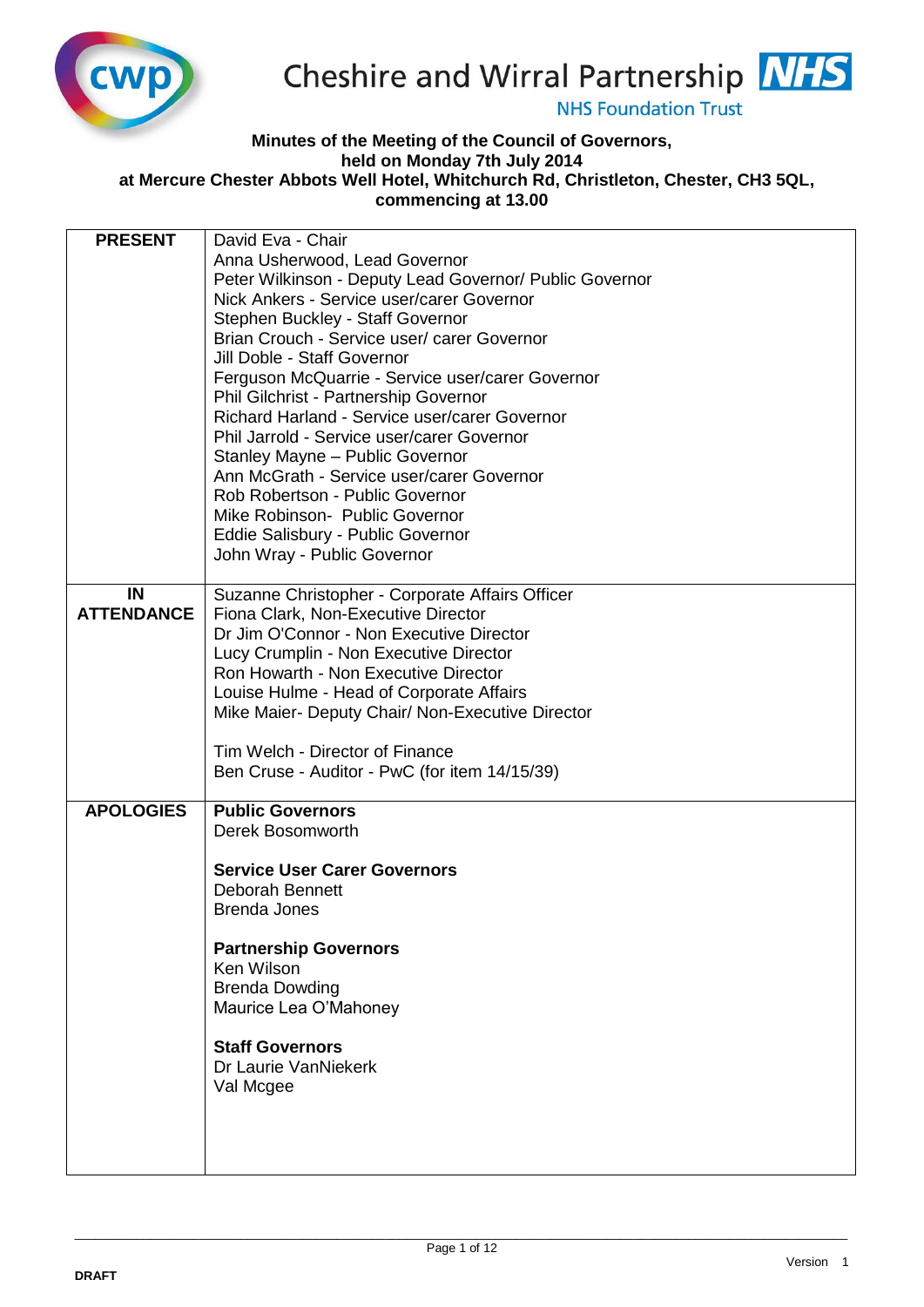| <b>REF</b> | <b>MINUTES</b>                                                                                                                                                                                                                                                                                                                                                                                                     | <b>ACTION</b> |
|------------|--------------------------------------------------------------------------------------------------------------------------------------------------------------------------------------------------------------------------------------------------------------------------------------------------------------------------------------------------------------------------------------------------------------------|---------------|
| 14/15/25   | <b>Welcome, Apologies for Absence and Quoracy</b>                                                                                                                                                                                                                                                                                                                                                                  |               |
|            | The Chair opened the meeting and welcomed everyone.                                                                                                                                                                                                                                                                                                                                                                |               |
|            | The meeting was confirmed to be quorate.                                                                                                                                                                                                                                                                                                                                                                           |               |
|            |                                                                                                                                                                                                                                                                                                                                                                                                                    |               |
| 14/15/26   | <b>Meeting Guidelines</b>                                                                                                                                                                                                                                                                                                                                                                                          |               |
|            | The meeting guidelines were noted.                                                                                                                                                                                                                                                                                                                                                                                 |               |
| 14/15/27   | <b>Declarations of Interest</b>                                                                                                                                                                                                                                                                                                                                                                                    |               |
|            | There were no declarations of interest.                                                                                                                                                                                                                                                                                                                                                                            |               |
| 14/15/28   | <b>Chair's Announcements</b>                                                                                                                                                                                                                                                                                                                                                                                       |               |
|            |                                                                                                                                                                                                                                                                                                                                                                                                                    |               |
|            | David Eva informed the Council of Governors of the following matters:                                                                                                                                                                                                                                                                                                                                              |               |
|            | Incident at Saddlebridge Unit, Saturday 5th July 2014                                                                                                                                                                                                                                                                                                                                                              |               |
|            | An incident arose at Saddlebridge low secure on Saturday 5th July.                                                                                                                                                                                                                                                                                                                                                 |               |
|            | This involved patients causing a disturbance which resulted in the<br>police arrest of 14 patients.                                                                                                                                                                                                                                                                                                                |               |
|            | The unit has been closed as it is a scene of a crime at this time.<br>Patients have been allocated beds with alternative providers.                                                                                                                                                                                                                                                                                |               |
|            | The Police are currently investigating the matter and will be<br>interviewing staff and patients. The Trust will await these findings<br>before progressing an internal investigation. This will be led by Avril<br>Devaney, Director of Nursing, Therapies and Patient Partnerships.<br>It was reported that the staff involved had managed the situation well<br>and emergency procedures had been well enacted. |               |
|            | Derek Bosomworth queried whether there was any further information<br>at this time on what occurred to trigger the disturbance. David Eva<br>commented that it was too early to comment on this at this time. John<br>Wray queried whether there had been any injuries to staff or patients as<br>a result of the incident. David Eva confirmed that there had been no<br>injuries.                                |               |
|            | <b>Governor resignation</b><br>David Eva updated the Council of Governors on the Governor<br>resignations discussed at the last Council of Governors meeting.<br>Further to this, Roz Davison has confirmed her resignation.                                                                                                                                                                                       |               |
|            | Brenda Jones has rescinded her resignation (due to illness at the time<br>of the meeting) and expressed her wish to continue in her Governor<br>role.                                                                                                                                                                                                                                                              |               |
|            | The Council of Governors agreed that they were happy for Brenda<br>Jones to continue in her Governor role.                                                                                                                                                                                                                                                                                                         |               |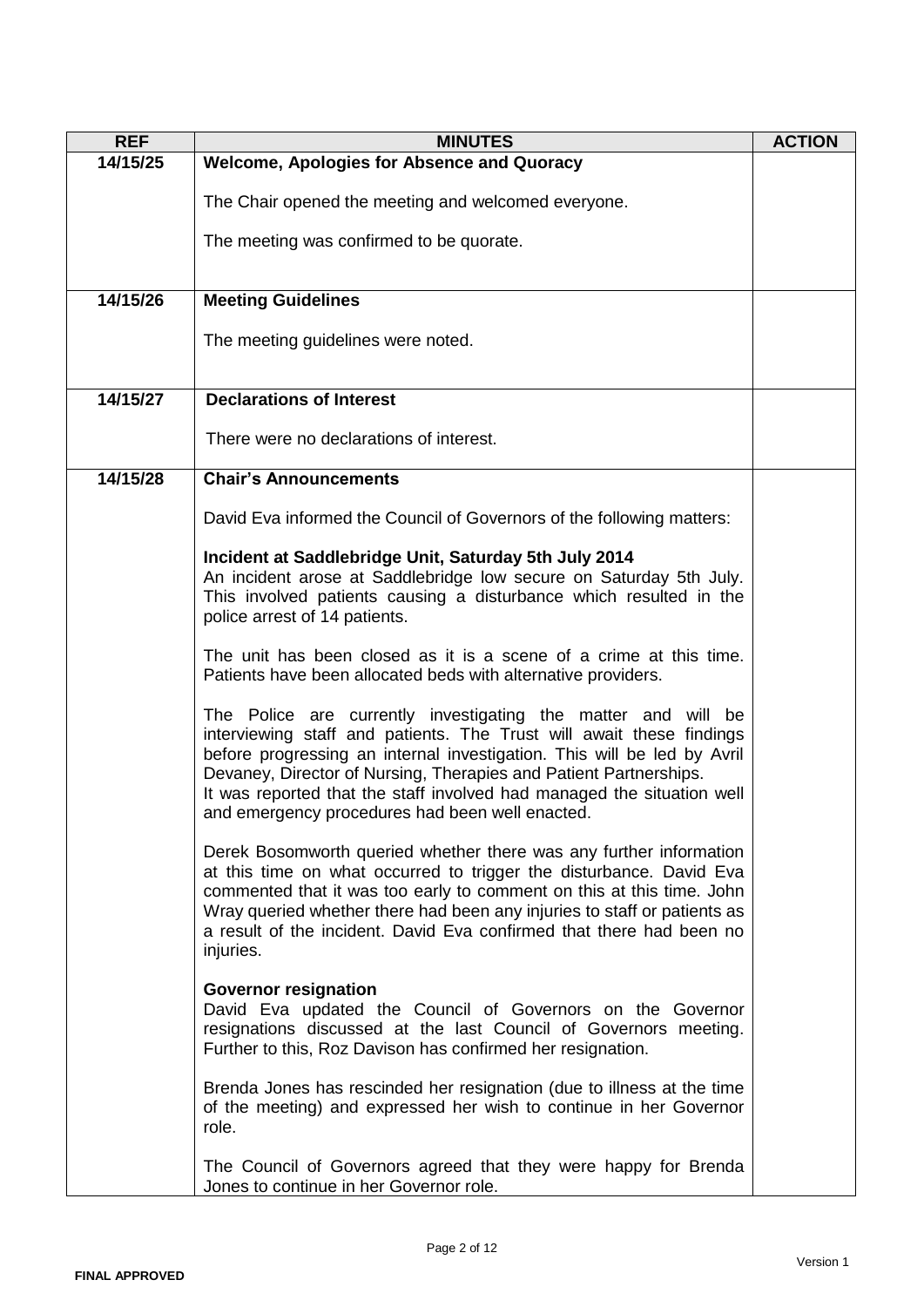Richard Harland queried whether Brenda Jones would continue in her Deputy Lead Governor role. David Eva commented that this would be discussed in the near future.

# **Board changes**

David Eva informed the Council of Governors that Non-Executive Director Stephen McAndrew has resigned from the Board with immediate effect. This is due to his acceptance of an offer of employment with the Priory group. Given this, it was felt that this was too much of a conflict of interest to remain as a Non-Executive Director. David Eva extended his thanks to Stephen for his time on the Board and with the Trust.

# **Governor training**

Externally facilitated training for Governors was held on Friday 30th June to be held at Cheshire View, Plough Lane, Christleton. Governors will provide an update on this training later on the agenda.

A further session will be held on **19th September 2014** at Sycamore House, 10am- 4pm which will refresh aspects covered in the earlier session, but will also focus on developing communication with members.

A further communication will be sent by email/ post with further details.

# **Monitor well-led reviews**

The Chair informed Governors that guidance has recently been issued by Monitor around the introduction of 3 yearly governance reviews forming part of the risk assessment process. The purpose is to ensure that Trusts have governance systems that are fit for purpose. The process around the governance review will involve several stakeholders including Governors. It is anticipated that the Trust will commence the process for the CWP governance review at the end of 2014/ early 2015. More information available on the Monitor website.

#### **AMM and Best Practice Event**

Governors were informed that the CWP Annual Members Meeting will be held on Tuesday 30th September 2014 at Crewe Alexandra Football Club Crewe. The event will be a joint event with the annual Best Practice Event. Further details will follow.

# **Stop, Think, Listen**

Governors were informed of the stop, look, listen campaign to promote the Zero Harm strategy.

#### **Aqua House visit**

David Eva informed of the recent visit of the Parliamentary Under Secretary of State at the Minister of Justice, Jeremy Wright, and the Chester MP Stephen Mosley's visit to Aqua House.

# **Recovery celebrations**

Governors were informed of some recent celebratory events held at the Recovery Colleges.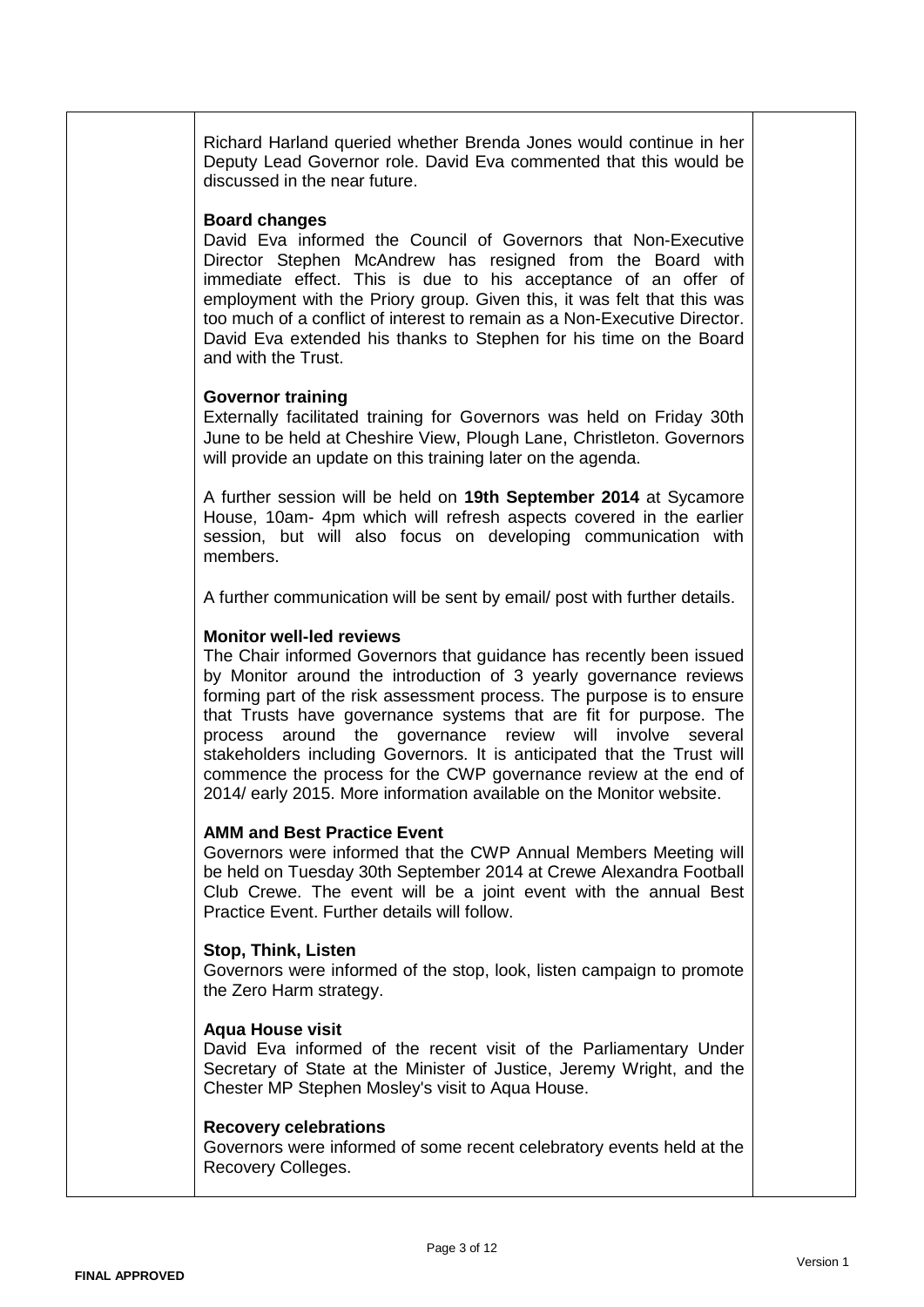|          | <b>Engage magazine</b><br>The latest edition of Engage is now available. In this edition, there is<br>awareness raising of post-natal depression and information about Care<br>Minister, Norman Lamb's visit to Princeway Health Centre in Frodsham.<br>Electronic copies are available at cwp.nhs.uk.                                                                                            |  |
|----------|---------------------------------------------------------------------------------------------------------------------------------------------------------------------------------------------------------------------------------------------------------------------------------------------------------------------------------------------------------------------------------------------------|--|
| 14/15/29 | <b>Lead Governor's Announcements</b>                                                                                                                                                                                                                                                                                                                                                              |  |
|          | There were further announcements from the Lead Governor.                                                                                                                                                                                                                                                                                                                                          |  |
|          | It was noted that Mike Maier and Anna Usherwood represented the<br>Trust at the NHS games golf event.                                                                                                                                                                                                                                                                                             |  |
|          | Nick Ankers commented on his concern on the Saddlebridge incident<br>and the need for Governors to understand the action to be taken going<br>forward.                                                                                                                                                                                                                                            |  |
|          | David Eva advised that this is under a Police investigation at this time<br>and the Trust will know more once this has concluded and the building<br>is returned.                                                                                                                                                                                                                                 |  |
|          | Tim Welch commented that Andy Styring, Director of Operations is<br>currently at the site coordinating the response. Avril Devaney will lead<br>the CWP investigation process with a brief to understand the lessons<br>learned to inform future procedures. Everything has been negotiated<br>with the Specialist Commissioners so they are in constant dialogue with<br>the Trust at this time. |  |
|          | Anna Usherwood informed that a briefing has been circulated to<br>Governors this morning. Further updates will be provided as and when<br>further information is available.                                                                                                                                                                                                                       |  |
|          | Phil Jarrold queried whether any outside body would be involved in<br>investigation process. David Eva advised that this is dependent on the<br>outcome of the Police investigation.                                                                                                                                                                                                              |  |
|          | Brian Crouch queried the handling of the PR around the incident. Tim<br>Welch advised that the Communications and Engagement Team are<br>liaising with the Cheshire Police to produce joint statements. After the<br>Police involvement has concluded, this will be handled by the CWP<br>team.                                                                                                   |  |
| 14/15/30 | <b>Chief Executive's Announcements</b>                                                                                                                                                                                                                                                                                                                                                            |  |
|          | Tim Welch updated the Council of Governors on behalf of Sheena<br>Cumiskey who is chairing a CQC inspection of Surrey and Borders<br><b>Mental Health Trust.</b>                                                                                                                                                                                                                                  |  |
|          | Tim Welch informed that the Trust has recently appointed Dave Harris<br>as Director of HR and Workforce Transformation. This is a shared post<br>to support the integration agenda.                                                                                                                                                                                                               |  |
|          | The Trust has undergone 2 CQC inspections recently. These were at                                                                                                                                                                                                                                                                                                                                 |  |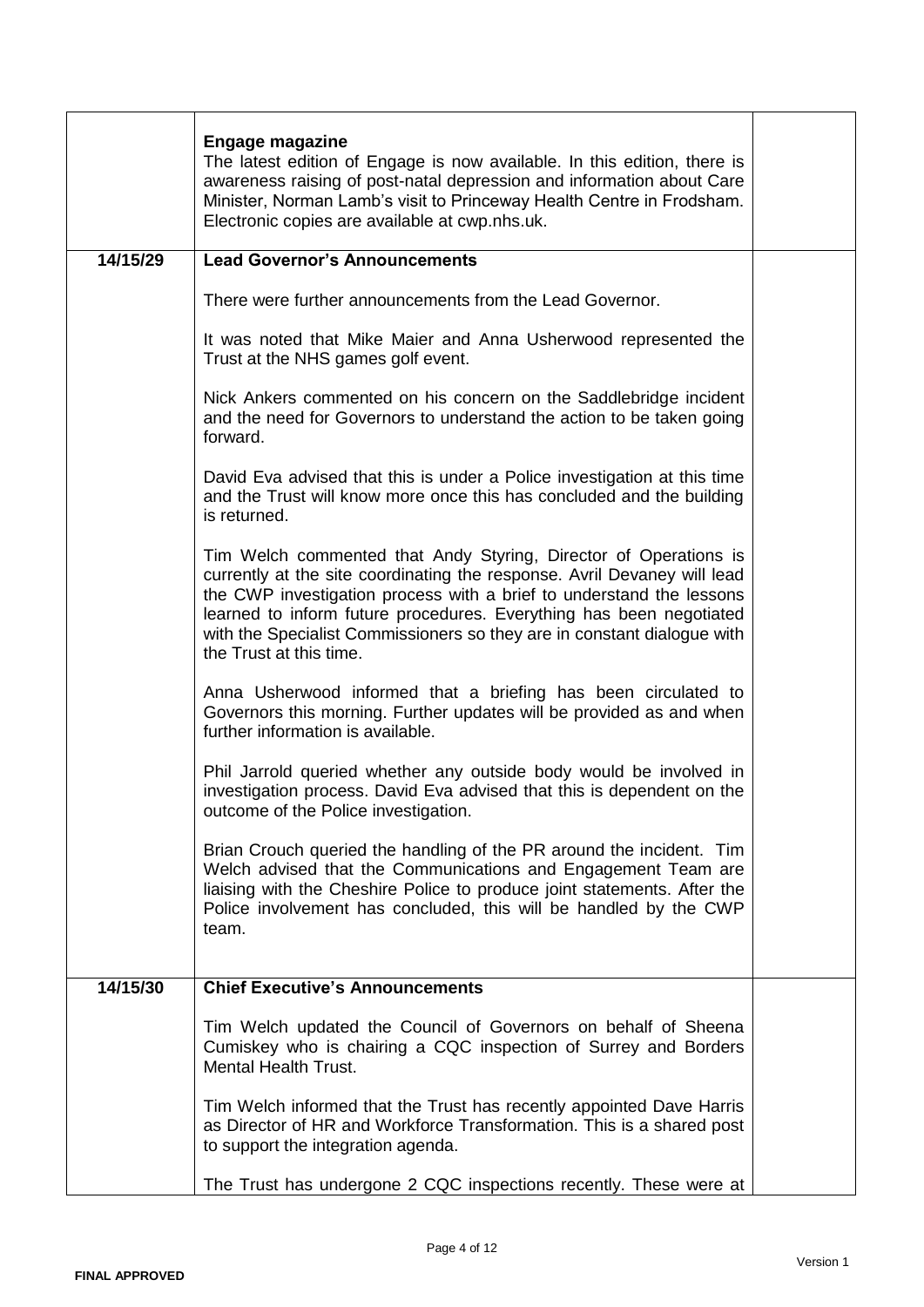|          | the GP Out of Hours Service in West Cheshire and at Springview.<br>These inspections found the services to be fully compliant and the final<br>reports are awaited.                                                                                                                                                                                                                                                                                                                                                                                                                                                                                                                                                                    |  |
|----------|----------------------------------------------------------------------------------------------------------------------------------------------------------------------------------------------------------------------------------------------------------------------------------------------------------------------------------------------------------------------------------------------------------------------------------------------------------------------------------------------------------------------------------------------------------------------------------------------------------------------------------------------------------------------------------------------------------------------------------------|--|
|          | Sheena Cumiskey recently met with Jeremy Hunt and Normal Lamb to<br>discuss community trusts and what they can offer going forward.                                                                                                                                                                                                                                                                                                                                                                                                                                                                                                                                                                                                    |  |
| 14/15/31 | Minutes of the Council of Governors Meeting held on 17th April<br>2014                                                                                                                                                                                                                                                                                                                                                                                                                                                                                                                                                                                                                                                                 |  |
|          | Subject to some amendments to the Scrutiny subcommittee report and<br>some spelling errors, the minutes of the meeting of the 17th April 2014<br>were approved as a correct record.                                                                                                                                                                                                                                                                                                                                                                                                                                                                                                                                                    |  |
| 14/15/32 | <b>Action Sheet and Matters Arising</b>                                                                                                                                                                                                                                                                                                                                                                                                                                                                                                                                                                                                                                                                                                |  |
|          | All actions were closed except 14/15/12. It was agreed that this<br>document would be circulated.                                                                                                                                                                                                                                                                                                                                                                                                                                                                                                                                                                                                                                      |  |
| 14/15/33 | <b>Council of Governors 14/15 Business Cycle</b>                                                                                                                                                                                                                                                                                                                                                                                                                                                                                                                                                                                                                                                                                       |  |
|          | The meeting noted the Annual Business Cycle for 2014/15.                                                                                                                                                                                                                                                                                                                                                                                                                                                                                                                                                                                                                                                                               |  |
| 14/15/34 | <b>Non-Executive Director Appointments</b>                                                                                                                                                                                                                                                                                                                                                                                                                                                                                                                                                                                                                                                                                             |  |
|          | (Non-Executive Directors Mike Maier, Lucy Crumplin, Ron Howarth and<br>Dr Jim O'Connor left the meeting).                                                                                                                                                                                                                                                                                                                                                                                                                                                                                                                                                                                                                              |  |
|          | David Eva informed the Council of Governors that the Nominations<br>Committee had met to discuss the Non-Executive Director post vacated<br>by Stephen McAndrew. The Committee had discussed whether the<br>range of skills and experiences across the current cohort of Non-<br>Executive Directors and it had been agreed that there is not the need at<br>this time for a like for like replacement in so far as the skills and<br>experience of the previous post-holder.                                                                                                                                                                                                                                                          |  |
|          | The Nominations Committee had discussed the potential to reconsider<br>the appointment of Rebecca Burke-Sharples who had been the runner<br>up candidate in the recent recruitment process undertaken which had<br>resulted in the appointment of Dr Jim O'Connor. Given that Rebecca<br>Burke-Sharples had been a candidate of very high calibre and had only<br>narrowly missed out on the appointment very recently, the view of the<br>Nominations Committee was that Rebecca Burke-Sharples would be<br>an asset to the Board and has the required skills and experiences that<br>the Governors would be seeking in a Non-Executive Director<br>particularly in her ability to challenge and represent the views of<br>Governors. |  |
|          | Anna Usherwood reminded the Council of Governors that they were<br>advised of the high calibre of Rebecca Burke Sharples at the April 2014<br>meeting and that the potential to appoint her as a Non-Executive<br>Director should be borne in mind should any opportunities arise in the<br>near future.                                                                                                                                                                                                                                                                                                                                                                                                                               |  |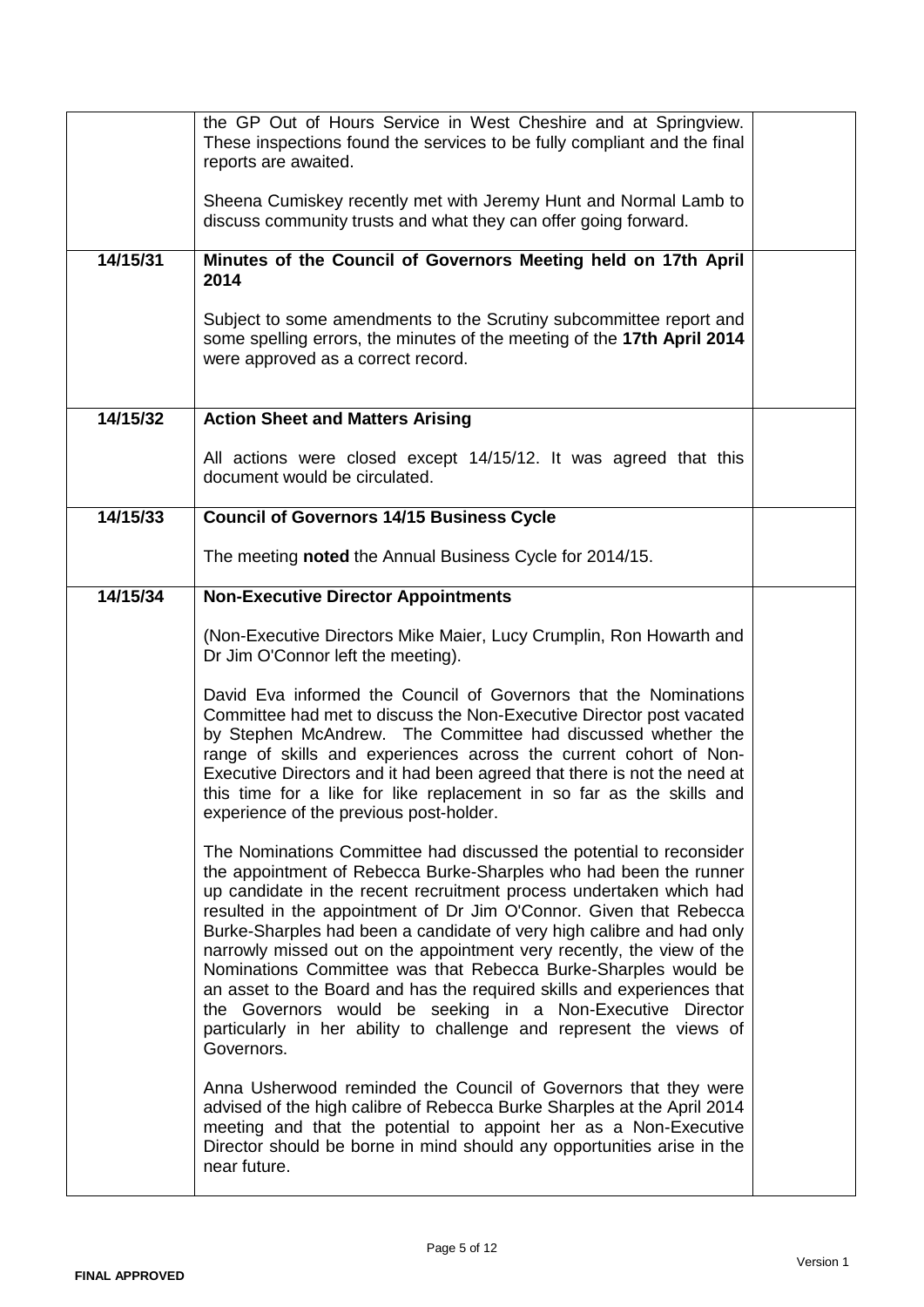|          | The Nominations Committee were also of the view that the recruitment<br>process had been undertaken very recently and the risks involved in<br>having to run a further process including reputational risk to the Trust<br>and the governance risk of having a NED vacancy again for some time.<br>A discussion ensued regarding the changes to the Board that would be<br>coming over the next two years including the completion of the Chair's<br>tenure and those of Non-Executive Directors Fiona Clark and Ron<br>Howarth.<br>Derek Bosomworth commented that he felt unable to comment on the<br>candidate as he had not met her personally.<br>Peter Wilkinson reminded Governors that the Nominations Committee<br>are appointed and agreed by the Council of Governors and therefore<br>has the delegated responsibility to undertake the recruitment of Non-<br>Executive Directors to recommend their appointment to the Council.<br>Eddie Salisbury queried the Governors who are members of the<br>Nominations Committee. David Eva reminded that this is Anna<br>Usherwood, Peter Wilkinson, Rob Robertson, Phil Gilchrist and John<br>Wray. The Committee is chaired by David Eva as Trust Chairman. The<br>Committee currently has one vacancy since the resignation of Roz<br>Davison. |  |
|----------|----------------------------------------------------------------------------------------------------------------------------------------------------------------------------------------------------------------------------------------------------------------------------------------------------------------------------------------------------------------------------------------------------------------------------------------------------------------------------------------------------------------------------------------------------------------------------------------------------------------------------------------------------------------------------------------------------------------------------------------------------------------------------------------------------------------------------------------------------------------------------------------------------------------------------------------------------------------------------------------------------------------------------------------------------------------------------------------------------------------------------------------------------------------------------------------------------------------------------------------------------------------------------------------------------------|--|
|          | The Council of Governors resolved to <b>approve</b> the appointment of<br>Rebecca Burke Sharples as Non-Executive Director for a 3 year term of<br>office to commence on 1st August 2014.                                                                                                                                                                                                                                                                                                                                                                                                                                                                                                                                                                                                                                                                                                                                                                                                                                                                                                                                                                                                                                                                                                                |  |
|          | Two Governors abstained from the voting.                                                                                                                                                                                                                                                                                                                                                                                                                                                                                                                                                                                                                                                                                                                                                                                                                                                                                                                                                                                                                                                                                                                                                                                                                                                                 |  |
| 14/15/35 | <b>Senior Independent Director</b>                                                                                                                                                                                                                                                                                                                                                                                                                                                                                                                                                                                                                                                                                                                                                                                                                                                                                                                                                                                                                                                                                                                                                                                                                                                                       |  |
|          | David Eva informed that the position of Senior Independent Director is<br>currently vacant following the resignation of Stephen McAndrew.                                                                                                                                                                                                                                                                                                                                                                                                                                                                                                                                                                                                                                                                                                                                                                                                                                                                                                                                                                                                                                                                                                                                                                |  |
|          | Following discussions with Board members and the Lead Governor, it<br>is proposed that Ron Howarth is appointed as Senior Independent<br>Director.                                                                                                                                                                                                                                                                                                                                                                                                                                                                                                                                                                                                                                                                                                                                                                                                                                                                                                                                                                                                                                                                                                                                                       |  |
|          | The Council of Governors resolved to approve the appointment of Ron<br>Howarth as Senior Independent Director.                                                                                                                                                                                                                                                                                                                                                                                                                                                                                                                                                                                                                                                                                                                                                                                                                                                                                                                                                                                                                                                                                                                                                                                           |  |
|          | A discussion ensured regarding the Governors interface with Non-<br>Executive Directors and whether Governors are aware of and are<br>taking up the opportunities to see Non-Executive Directors discharging<br>their duties.                                                                                                                                                                                                                                                                                                                                                                                                                                                                                                                                                                                                                                                                                                                                                                                                                                                                                                                                                                                                                                                                            |  |
|          | David Eva commented on the need for Governors to collectively share<br>knowledge. The prime opportunity to see NEDs undertaking their duties<br>is at Board meetings and commented that not all Governors attend<br>these.                                                                                                                                                                                                                                                                                                                                                                                                                                                                                                                                                                                                                                                                                                                                                                                                                                                                                                                                                                                                                                                                               |  |
|          | Peter Wilkinson advised that the locality forums will give more<br>opportunities for Governors to talk informally to Non-Executive                                                                                                                                                                                                                                                                                                                                                                                                                                                                                                                                                                                                                                                                                                                                                                                                                                                                                                                                                                                                                                                                                                                                                                       |  |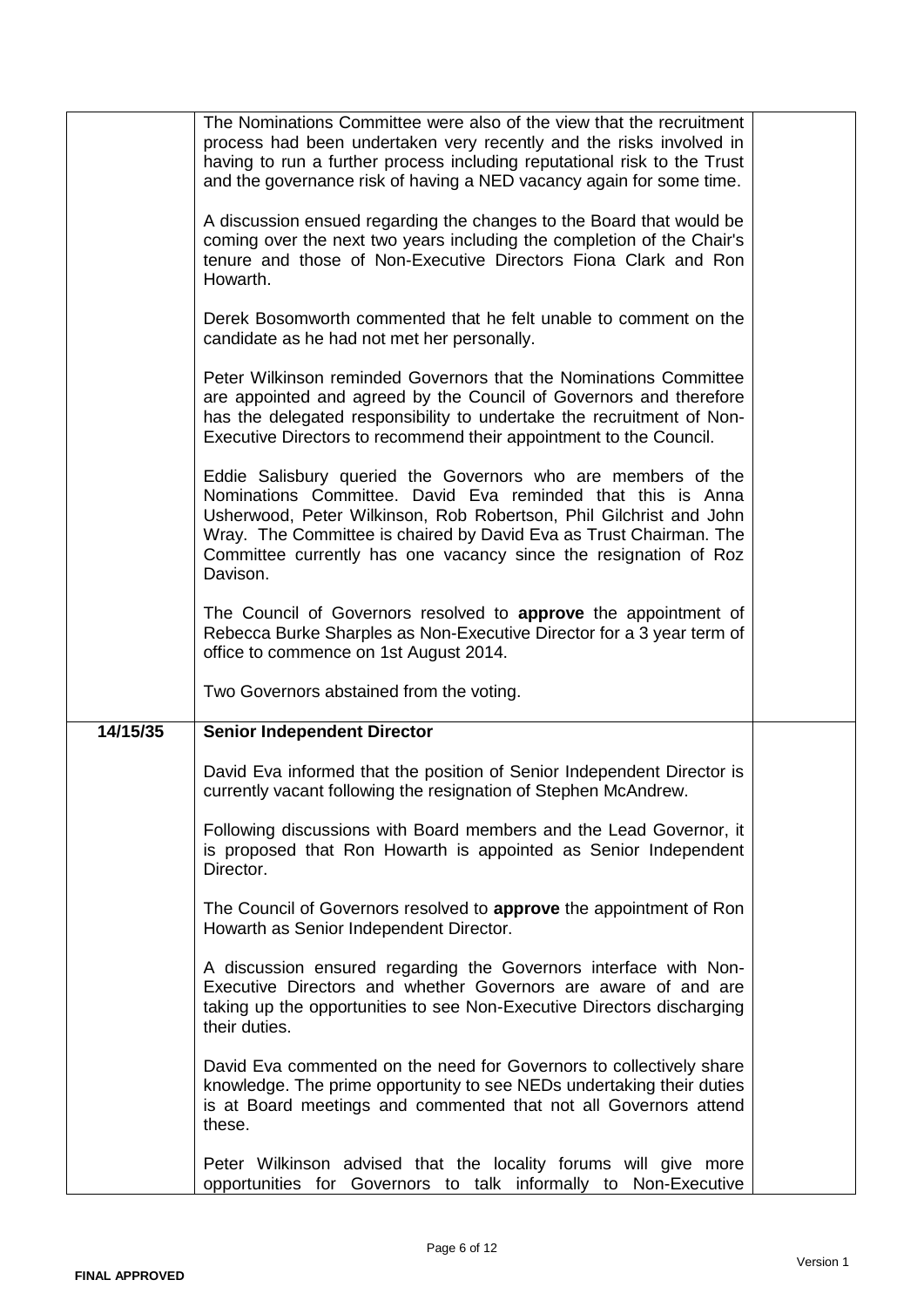|          | Directors. Richard Harland commented that he had found the recent<br>Wirral locality forum useful.                                                                                                                                                                                                                                                                                                                                                                                           |           |
|----------|----------------------------------------------------------------------------------------------------------------------------------------------------------------------------------------------------------------------------------------------------------------------------------------------------------------------------------------------------------------------------------------------------------------------------------------------------------------------------------------------|-----------|
|          | It was agreed that a future Board to Council sessions should focus on<br>communications between the Board and the Council.                                                                                                                                                                                                                                                                                                                                                                   |           |
|          | Action: LH/ SC to take forward.                                                                                                                                                                                                                                                                                                                                                                                                                                                              | <b>LH</b> |
| 14/15/36 | Trust Strategic 5 Year Plan 2014/19                                                                                                                                                                                                                                                                                                                                                                                                                                                          |           |
|          | (Non-Executive Directors Mike Maier, Lucy Crumplin, Ron Howarth and<br>Dr Jim O'Connor re-joined the meeting).                                                                                                                                                                                                                                                                                                                                                                               |           |
|          | Tim Welch introduced the item and reminded Governors that the Trust<br>had submitted the Operational Plan 2014/16 at the beginning of April<br>2014. Feedback from Monitor has been positive.                                                                                                                                                                                                                                                                                                |           |
|          | Thanks were extended to Governors for their input throughout the<br>strategic planning process, particularly through three planning seminars<br>specifically held to facilitate Governor involvement in shaping the plans.                                                                                                                                                                                                                                                                   |           |
|          | Governors were advised that the seminar process will be utilised again<br>for the 15/16 planning process and dates for these will be set earlier<br>and circulated.                                                                                                                                                                                                                                                                                                                          |           |
|          | <b>Action:</b> LH to plan and circulate planning seminar dates for Governors                                                                                                                                                                                                                                                                                                                                                                                                                 | LH        |
|          | Tim Welch reminded Governors that the key contextual factors driving<br>the plan continue to be the position of the local heath economy, the<br>developing personalisation agenda and the Better Care Fund.                                                                                                                                                                                                                                                                                  |           |
|          | The Trust values are at the centre of the strategy, and this is based on<br>population needs which reflect both the Trust's and Commissioners'<br>assessment of needs.                                                                                                                                                                                                                                                                                                                       |           |
|          | The Plan sets out two key strategic approaches for the Trust - the Zero<br>Harm Strategy and the approach to integration. These are underpinned<br>by 5 strategic enablers that are driving service transformation forward<br>and are underpinning clinical services going forward.                                                                                                                                                                                                          |           |
|          | The Zero Hard Strategy sets out the Trust's approach to quality across<br>the three domains (safety, effectiveness and experience). The Zero<br>Harm strategy is also involving a clinical expert champion and the stop<br>pause think campaign which sets out to empower staff to have a period<br>of pause to think and try to do things differently. A data surveillance<br>team have been appointed to understand variations in quality and<br>finding the data that is the most useful. |           |
|          | Phil Jarrold queried how effective is the intelligence and data the Trust<br>currently uses. Tim Welch commented that we are good at collecting<br>data but not always good at using it appropriately and then this affects<br>the quality of the data. There a need to ensure that the systems we use<br>provide the right data and are not burdening clinicians with recording<br>requirements.                                                                                            |           |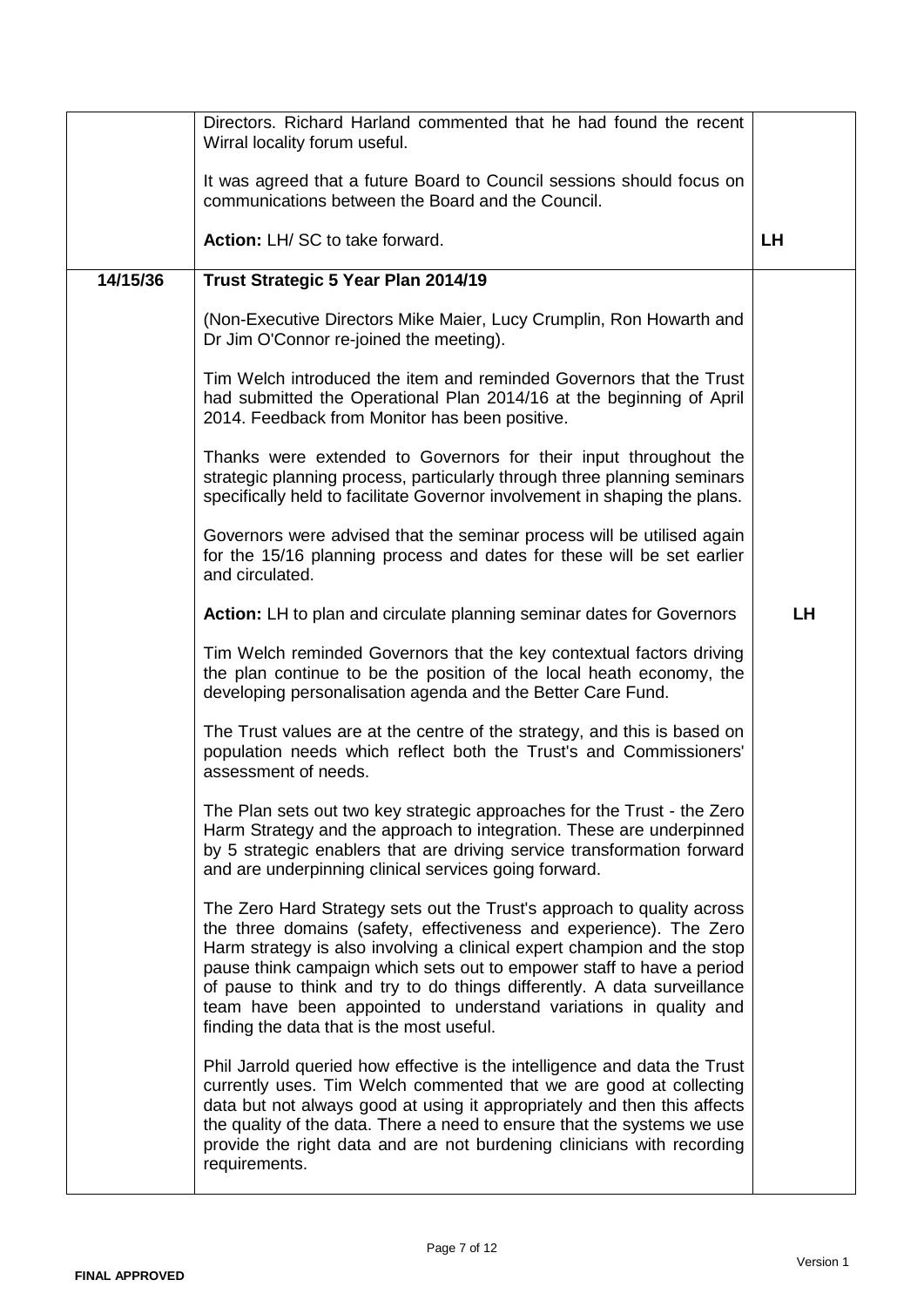| Tm Welch reported that while there are real opportunities from the<br>integration agenda, there are also risks of fragmentation of services<br>which should be minimised by effective partnership working. The focus<br>is on delivering the appropriate care in the right place, at the right time.                                                                                                                                                                                                                                                                        |  |
|-----------------------------------------------------------------------------------------------------------------------------------------------------------------------------------------------------------------------------------------------------------------------------------------------------------------------------------------------------------------------------------------------------------------------------------------------------------------------------------------------------------------------------------------------------------------------------|--|
| Tim Welch reminded Governors of the 5 strategic enablers<br>underpinning the Trust strategic direction.                                                                                                                                                                                                                                                                                                                                                                                                                                                                     |  |
| The IT enabling strategy is in its early stages, however progress has<br>already been made and there is lots of potential for further<br>improvements. The strategy is trying to empower clinicians to use IT kit<br>differently and using different tools with patients positively which hasn't<br>happened in this way before e.g. producing care plans with patients<br>using ipads                                                                                                                                                                                      |  |
| Brian Crouch queried the targets and numbers underpinning the<br>Strategic Plan. Tim Welch informed that the financial projections have<br>been submitted to accompany the narrative and we are working though<br>the performance management processes to show reporting.                                                                                                                                                                                                                                                                                                   |  |
| Rob Robertson commended the new approach to using IT more<br>effectively with less focus on kit and more on the user.                                                                                                                                                                                                                                                                                                                                                                                                                                                       |  |
| Tim Welch advised that the Operational Plan 2014/16 has the hard<br>milestones included, with the outer three years being less definite. The<br>Quality Strategy has specific deliverables set out.                                                                                                                                                                                                                                                                                                                                                                         |  |
| Rob Robertson queried how Governors will be assured that the plans<br>are being achieved. Governors were advised that performance<br>monitoring information will report into the Council of Governors at future<br>meetings and via the Scrutiny sub-committee.                                                                                                                                                                                                                                                                                                             |  |
| Mike Maier commented that he was happy to lead on providing<br>assurance to Governors on the Strategic Plan and the Board's<br>assurance on the performance management process in place.                                                                                                                                                                                                                                                                                                                                                                                    |  |
| Reporting on the strategic enabler on developing a continuous<br>improvement culture, Tim Welch informed that this underpins the whole<br>strategy and is empowering all staff to always seek to do better.<br>Workforce transformation is at the centre of this and is another strategic<br>enabler to ensure that the workforce can respond to the needs of the<br>clinical services going forward. Multidisciplinary teams with health and<br>social care, possibly with third sector and acute colleagues will be a key<br>approach going forward.                      |  |
| Tim Welch advised that developing and delivering new models of<br>delivery is another strategic enabler. There is recognition that almost<br>everything that the Trust will deliver in the future will be in partnership<br>with another provider or organisation. The current Drug and Alcohol<br>tenders are all being developed with a number of partners. Over time,<br>CWP will lead on some areas, and sometimes other providers will do<br>so. CWP are comfortable and experienced in working with others.<br>Other providers are less experienced in this approach. |  |
| Phil Gilchrist commented that the Strategic Plan refers to the Trust                                                                                                                                                                                                                                                                                                                                                                                                                                                                                                        |  |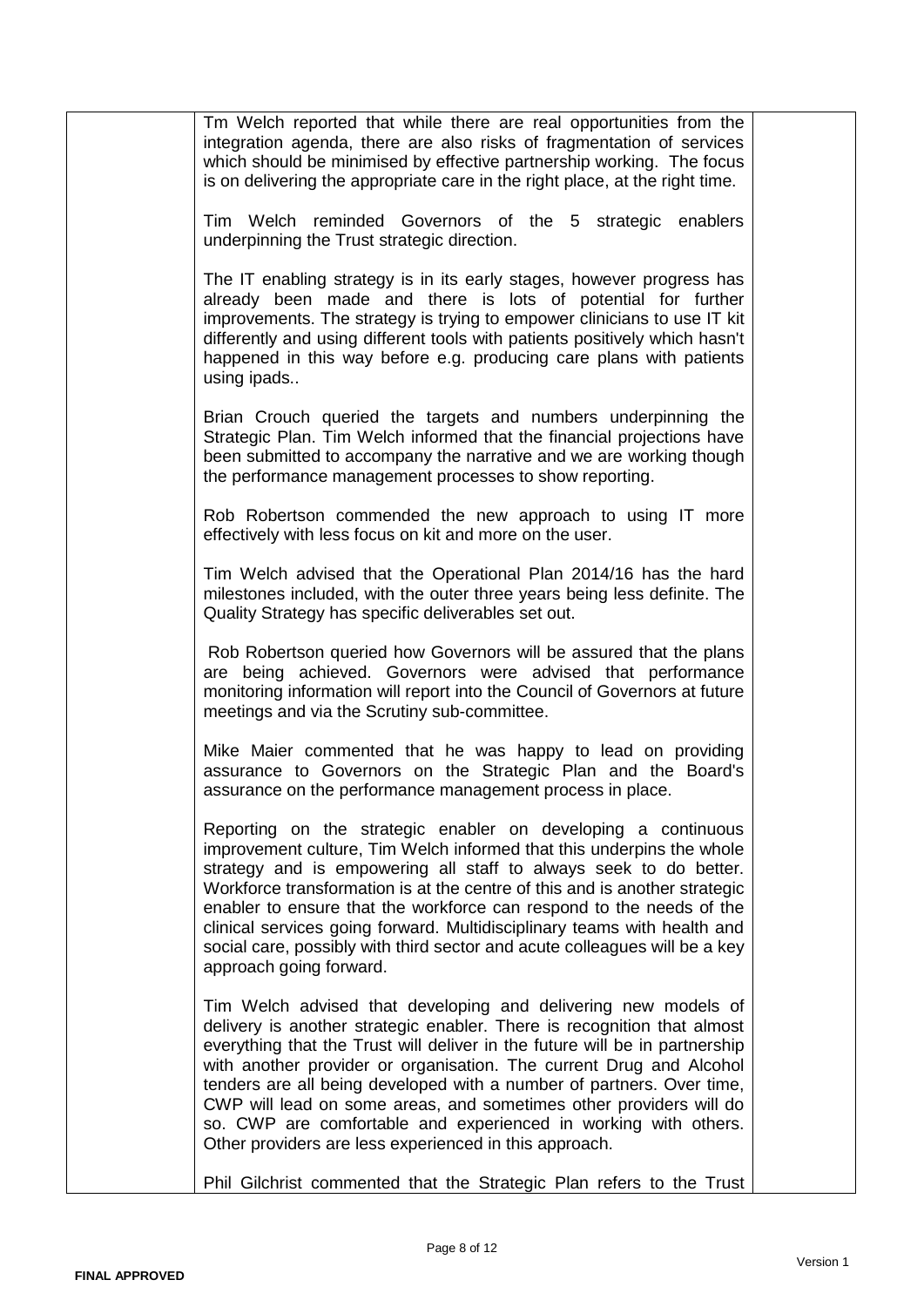| being aware of competitors and queried how the competition element<br>impacts on joint working in respect of partnership plans. Tim Welch<br>advised that the Trust are trying find the right way of developing<br>partnerships while understanding where other Trusts may pose a threat<br>in terms of competition.                                                                                                                                               |  |
|--------------------------------------------------------------------------------------------------------------------------------------------------------------------------------------------------------------------------------------------------------------------------------------------------------------------------------------------------------------------------------------------------------------------------------------------------------------------|--|
| Brian Crouch commented that the Trust needs to be very good about<br>managing all the interfaces that the Trust has in terms of competitors<br>and ensuring we maintain understanding of who are customers are.                                                                                                                                                                                                                                                    |  |
| Nick Akers commended the Strategic Plan and commented on how<br>improved the plan is compared to previous years. Nick Ankers further<br>commented that the delivery of the plan will need some pump priming<br>to ensure that the longer term transformation is delivered and queried<br>the plans in place to ensure that this happens.                                                                                                                           |  |
| Tim Welch advised that work on capacity building has been ongoing for<br>some time. The appointment of the surveillance analyst team is<br>complete and the IT enabled project managers are also now in post.<br>The Trust also has a better understanding of the change management<br>process needed.                                                                                                                                                             |  |
| Tim Welch confirmed that he maintains the visibility on the capacity to<br>deliver the plan. The locality structure has built in capacity to deliver<br>strategy in the localities. The new Director of HR and Transformation<br>will lead on the workforce transformation elements. The approach is<br>ensuring that the people involved are those that can lead change.                                                                                          |  |
| Phil Jarrold commented on the need to ensure sound investment in<br>implementing the plan particularly in light of the Community Services<br>Improvement Programme which could be perceived as resources<br>coming out of clinical services.                                                                                                                                                                                                                       |  |
| Tim Welch advised that not all investment is in back office functions.<br>The CWP West integration changes are happening now with teams<br>moving to come together, providing the right care to people at the right<br>time.                                                                                                                                                                                                                                       |  |
| Lucy Crumplin commented on the need to ensure that performance is<br>based on outcomes not activity levels and this will help to show us the<br>different that we are making.                                                                                                                                                                                                                                                                                      |  |
| Tim Welch advised on the key specialised service areas that the Trust<br>is taking forward. These include level 2 neuro-rehabilitation beds,<br>services for adults with Autistic Spectrum Conditions and services for<br>people with personality disorder conditions.                                                                                                                                                                                             |  |
| Tim Welch advised Governors that the Board of Directors were<br>required to make a declaration of sustainability upon submission of the<br>Strategic Plan. This was principally about the organisation's<br>sustainability, but the Board also see this as signing up to ensuring the<br>sustainability of services. This declaration was approved by the Board<br>and this declaration is underpinned by rigorous downside modelling<br>that has been undertaken. |  |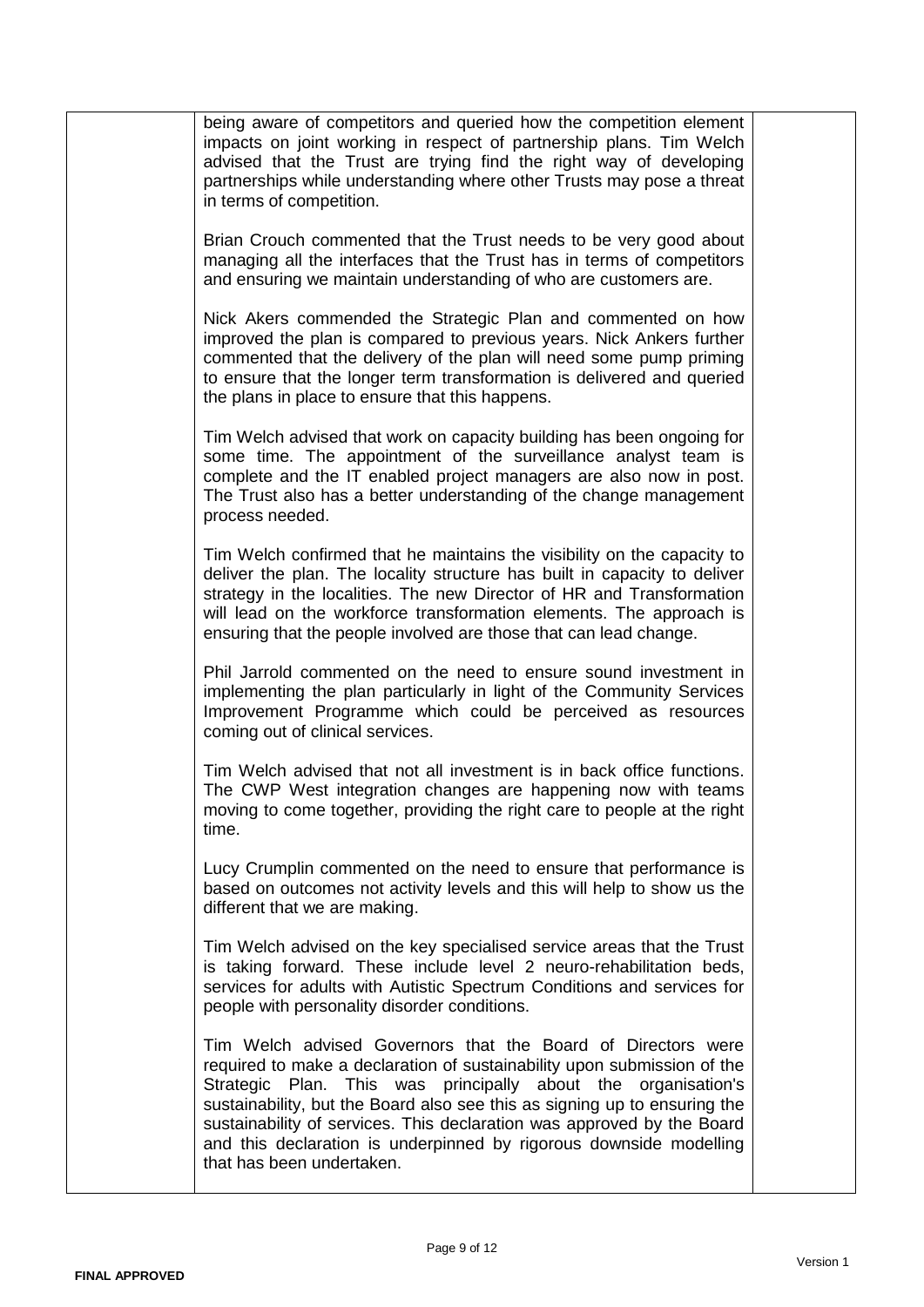| (14/15/39) | Quality Account 13/14 - Auditors final report to Governors                                                                                                                                                                                                                                                                                                                       |  |
|------------|----------------------------------------------------------------------------------------------------------------------------------------------------------------------------------------------------------------------------------------------------------------------------------------------------------------------------------------------------------------------------------|--|
|            | David Eva welcomed Ben Cruse from PwC to the meeting and asked<br>that this item was taken earlier on the agenda.                                                                                                                                                                                                                                                                |  |
|            | Ben Cruse informed Governors that CWP have an exemplar report in<br>this area with some areas of CWP best practice being shared with<br>other Trusts.                                                                                                                                                                                                                            |  |
|            | The auditors work on the Quality Account involves consistency<br>checking to ensure that the report is a fair reflection of how quality is<br>reported across the Trust, and that it is effectively reported to the Board<br>of Directors.                                                                                                                                       |  |
|            | The audit is undertaken on two performance indicators. Two indicators<br>are mandated, these are the 7 day Care Programme Approach (CPA)<br>follow up and gatekeeping prior to Crisis Resolution Home Treatment<br>Team (CRHTT) indicators. A formal opinion is given on these.                                                                                                  |  |
|            | The audit found some issues on the CPA indicator. These were some<br>small discrepancies due to service modifications and were not cause<br>for concern. The overall performance of the indicator has improved and<br>good progress has been made in this area.                                                                                                                  |  |
|            | The admissions assessed by the CRHTT indicator noted some issues<br>but again these were small discrepancies.                                                                                                                                                                                                                                                                    |  |
|            | In terms of the Delayed Transfer of Care (DToC) indicator, this is an<br>internally reported indicator only, which was agreed by the Governors.<br>It is a tricky indicator to audit but the Trust is improving in this area and<br>this is moving towards automation so further improvements will be<br>made here. There was no particular cause for concern on this indicator. |  |
|            | The Council of Governors resolved to note the report.                                                                                                                                                                                                                                                                                                                            |  |
| 14/15/37   | <b>Governor Election Update</b>                                                                                                                                                                                                                                                                                                                                                  |  |
|            | Suzanne Christopher presented the report and reminded Governors<br>that the summer election is now underway. There are 17 seats<br>available within the election which is a large number, due to the impact<br>of the three year tenures since authorisation and some recent<br>resignations.                                                                                    |  |
|            | Significant work has been undertaken by the Corporate Affairs Team<br>and the Communications Team to improve the campaign to promote<br>the seats available and to encourage and support members to become<br>Governors. Indications are that the response to the notice of election<br>has been positive.                                                                       |  |
|            | The Council of Governors resolved to note the report.                                                                                                                                                                                                                                                                                                                            |  |
| 14/15/38   | <b>Closing the Gap - Stanley update</b>                                                                                                                                                                                                                                                                                                                                          |  |
|            | (Fiona Clark left the meeting).                                                                                                                                                                                                                                                                                                                                                  |  |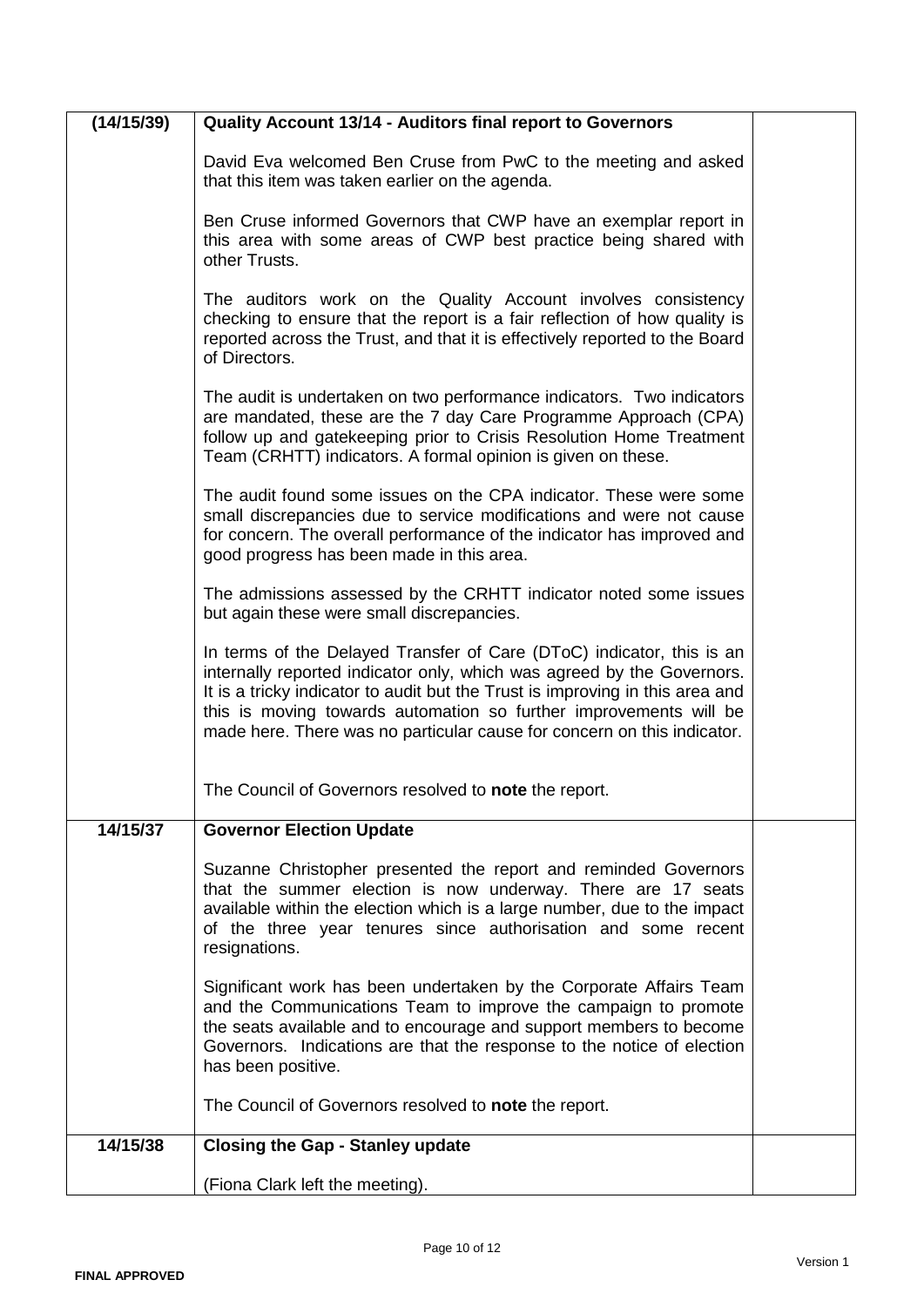|          | Stanley Mayne updated Governors on the Trust progress in<br>implementing a strategy to reduce the incidents of restraint. The<br>training programme is aiming for an 80% reduction of incidents which is<br>line with the national programme which is rolling out in conjunction with<br>the University of Central Lancashire. CWP is involved in the third phase<br>of the national roll out. Stanley Mayne is undertaking the role of<br>Governor champion in this area.<br>(Lucy Crumplin left the meeting). |  |
|----------|-----------------------------------------------------------------------------------------------------------------------------------------------------------------------------------------------------------------------------------------------------------------------------------------------------------------------------------------------------------------------------------------------------------------------------------------------------------------------------------------------------------------|--|
| 14/15/40 | Feedback from recent governor training                                                                                                                                                                                                                                                                                                                                                                                                                                                                          |  |
|          | Phil Jarrold provided a brief overview of the Governor training held on<br>30th June 2014. This had been facilitated by a former Company<br>Secretary/ Director of Governance. The training had focused on a<br>refresh of Governor duties and how to discharge these effectively.<br>There will be a further training session for Governors on September<br>19th 2014. This will also focus on developing Governor and Members<br>communications.                                                              |  |
| 14/15/41 | <b>Council of Governors sub-committee/Group minutes/notes</b>                                                                                                                                                                                                                                                                                                                                                                                                                                                   |  |
|          | a. Membership and Development sub-committee meeting of<br>2nd April and 4th June 2014. These minutes were received and<br>approved.<br>b. Scrutiny sub- committee - meeting of 15th April 2014. These minutes<br>were received and approved.<br>c. Involvement Taskforce meeting of the 13th March 2014. These<br>minutes were received.                                                                                                                                                                        |  |
|          | d. Nominations Committee meeting of 17th March 2014. These minutes<br>were received and approved.                                                                                                                                                                                                                                                                                                                                                                                                               |  |
|          |                                                                                                                                                                                                                                                                                                                                                                                                                                                                                                                 |  |
| 14/15/42 | <b>Governor Question Time.</b>                                                                                                                                                                                                                                                                                                                                                                                                                                                                                  |  |
|          | Ann McGrath queried whether the new Director of HR and<br>Transformation post was a new Executive Director position. David Eva<br>confirmed that the post holder will attend Board meetings but will not<br>have an executive portfolio. The role also has a focus on transformation<br>and will be working closely with partners on this issue.                                                                                                                                                                |  |
| 14/15/43 | <b>Motions or Agenda Items on Notice</b>                                                                                                                                                                                                                                                                                                                                                                                                                                                                        |  |
|          | None.                                                                                                                                                                                                                                                                                                                                                                                                                                                                                                           |  |
|          |                                                                                                                                                                                                                                                                                                                                                                                                                                                                                                                 |  |